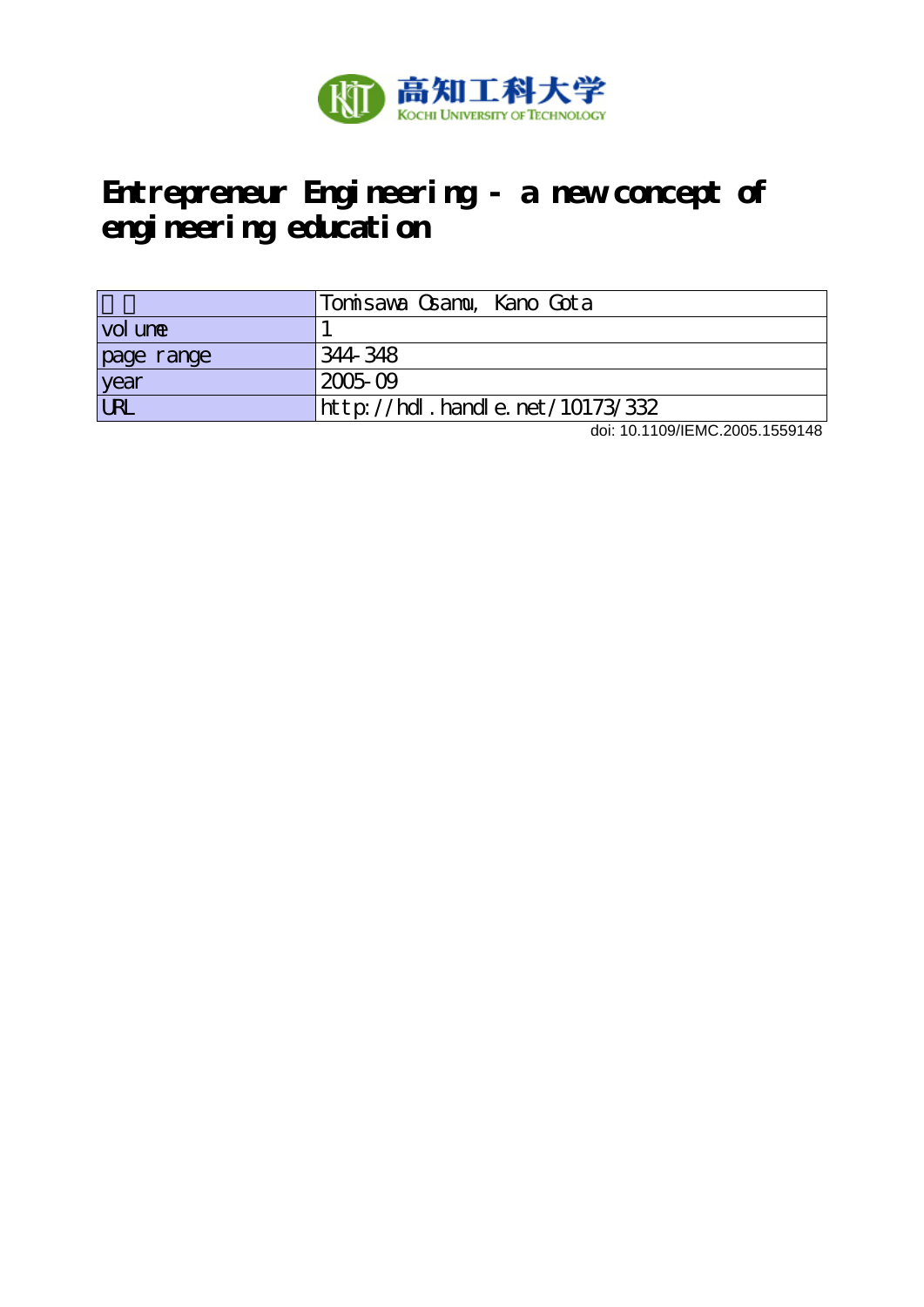# Entrepreneur Engineering – a new concept of engineering education

Osamu Tomisawa and Gota Kano Kochi University of Technology Tosayamada, Kochi, Japan

*Abstract-* **Management education for engineering people who work in actual companies has become important these days. Specifically, adult education to foster people who can identify new business opportunity and who can create value by challenging new endeavors is crucial. In order to meet this requirement, entrepreneur engineering course was established at Graduate School, Kochi University of Technology in 1999. This paper describes a new concept of "Entrepreneur engineering". It also describes the adult education system which has been implemented utilizing real-time multi-location, bidirectional TV conference system.** 

*Keywords-* **Entrepreneur Engineering, Management of Technology, MOT, Engineering Management, Intrapreneur** 

#### I. Introduction

Objective of this work is to provide a educational solution to the key issue of integrating technology and business strategy. Target students are engineering people who work in actual companies but non-engineering people can be included as well. Entrepreneur, typically, sounds like people who create a new venture company, but our understanding is that entrepreneur can be extended to people who pursue innovative activity in existing enterprises. These people are referred to as "intrapreneur" according to Pinchot [1]. So the source of potential target customer (students) area are big enterprise, small to medium companies, SOHO (small office home office), and non profit organization including local government. Our expected output of the education is not only to produce people who can create a venture, but also to produce engineers who understand management, and to produce people who work for his or her company with full of entrepreneurship.

Recently, MOT(Management Of Technology) education has been of great interest around the world. Early discussion in the management of technology was focused on managing technology as one of the management resources. It also was focused on technology strategy.

Tarek Khalil defined MOT as interdisciplinary fields that integrates science, engineering and management knowledge and practice. Traditional fields in science and engineering contribute to scientific discovery and to technology creation. Other traditional fields in business administration contribute to the management of enterprises, economics, finance, marketing, and public policy. Management of technology connects disciplines that focus on technology creation with those that enable its conversion to wealth [2]. Issues related to

alignment of business and technology strategy was discussed by Yogendra comparing established and start-up business [3]. It suggests that new technology visioning and innovation will become an essential, mainstream discipline. It also insists necessity of a proactive approach to monitoring future and emerging technologies.

R.Ray Gehani has proposed the V-6 engine model of MOT in his book "Management of Technology and operations" [4]. He showed a metaphor of a turbo-charged V-6 engine for a yacht sailing in the ocean. The goal is to fight the pirates (competitors) and the stormy weather (economy) to get to an treasure island of profits. He divided MOT into three subsystems first of which is core-transformation subsystem composed of production operation, intellectual property and product development. The second subsystem which supports the first subsystem is composed of quality, information processing and people. Management of these 6 items corresponds to 6 cylinder of the turbo engine. The last subsystem is project management and leadership. The point of Gehani, to our understanding, is that above six items have to be synchronized just like cylinders in a engine, otherwise the output efficiency will be reduced significantly.

Kameoka proposed a concept of "techno-producer" who promotes radical innovation process to generate a new business and industry [5]. Role of the techno-producer is defined to be a person who sets up a strategic objective goal to create new innovation. The techno-producer generates new concept and strategies, and also it leads innovation process.

 Okutsu et al has analyzed more than hundred of Japanese MOT education programs which were developed during 2002-2004, and categorized into four types [6]. This category includes "Technology Oriented Program", "Technology focused Program", "General management program" and "Special program". Major points observed in the study were; 1) entrepreneurship is a central topic, 2) innovation is main interest in technology focused program, 3) R&D management is a major topic in technology oriented program.

One of the best definition of entrepreneurship was given by Kao [7]. It says that "Entrepreneurship is the attempt to create value through recognition of business opportunity, the management of risk-taking appropriate to the opportunity, and through the communicative and management skills to mobilize human, financial, and material resources necessary to bring a project to fruition."

Entrepreneur Engineering Course was established at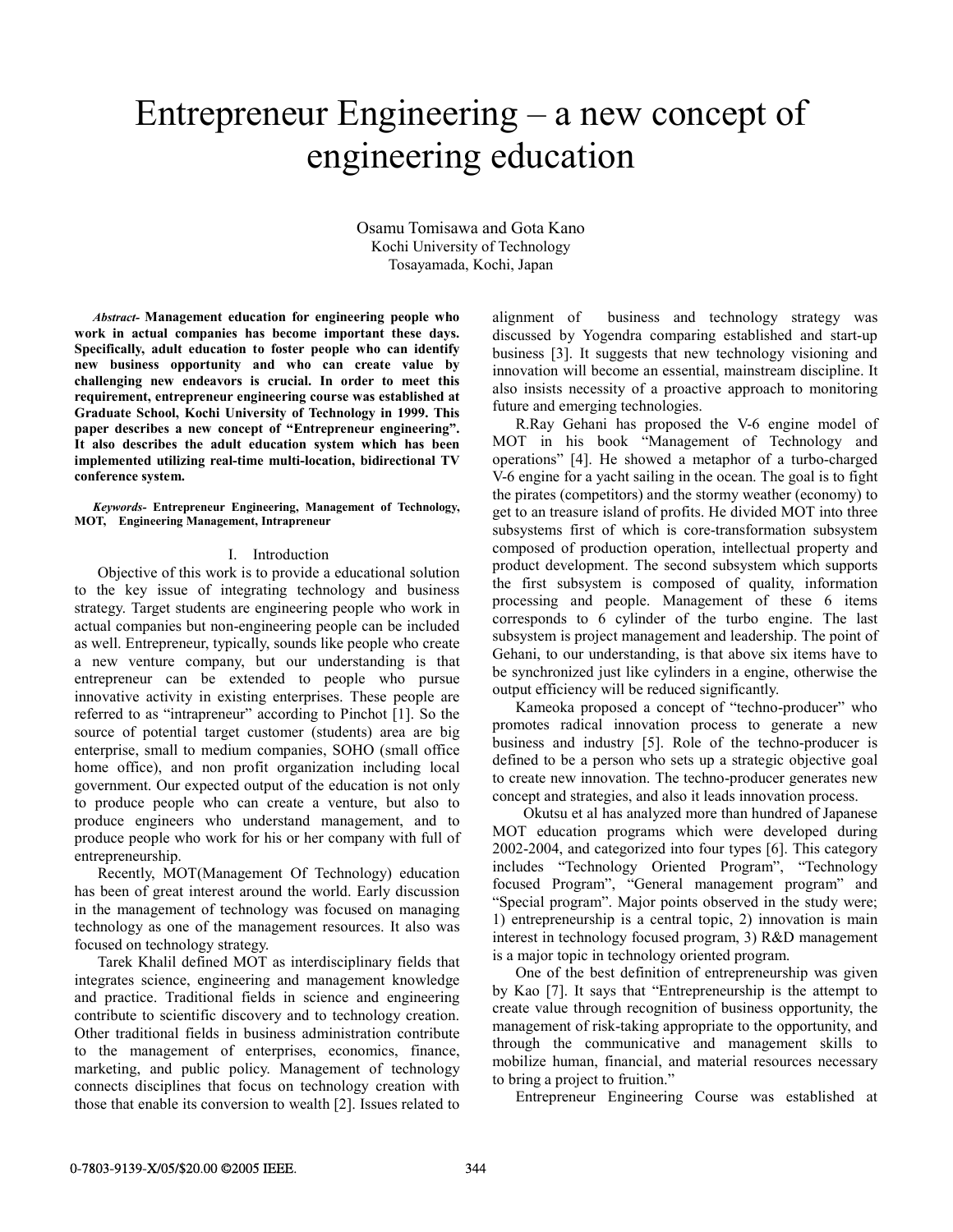Graduate School, Kochi University of Technology in 1999. The new term, Entrepreneur Engineering, was conceptually defined as a dynamic process for business creation starting from technical seeds with entrepreneurial mind [8]. The purpose of this paper is to describe the new concept of "Entrepreneur Engineering" in more systematic and logical way, and to describe actual implementation of the education program. The approach is to re-define the entrepreneur education course from engineering point of view. In other words, a business creation process from technology seeds should be viewed as engineering in order to give clear and systematic vision to the process[9]. This was a part of reason that the entrepreneur course has been established in the engineering college.

## II. Entrepreneur Engineering

Engineering can be viewed as a system composed of "input", "transformation process" and "output" as shown in Fig.1. The input is "knowledge" or "technology", and output is "products" or "more sophisticated technology".



Fig.1 Engineering as a system

The transformation process provides methodology to identify a problem and give a solution to the problem. Let' take electronics engineering as an example. This



Education for the transformation process is implemented by a courses of study including "Circuits theory", "Computer organization", "Digital circuits", "Integrated circuits", "Signal Processing", and so on. These courses give an idea to convert specific technology to a product. Similarly, "Entrepreneur engineering" can be defined as a system with "input", "transformation process" and "output" as shown in Fig.2. The input is "technology" or "products" and output is "business". A function of the transformation process is to give methodology for creating business from the inputs. In the same way as Electronics Engineering, the courses of study in the entrepreneur engineering are composed of " Theory of entrepreneur", "Entrepreneur marketing", "Innovation theory", "Management theory", "Intelligent property right", and so on. This set of courses gives people methodology for business creation. A computer scientist, Niklaus Wirth, mentioned that "Algorithm + Data Structure = Program". A program is an software implementation of specific function and two major factors in program development are "Data Structure" and "Algorithm". When you try to solve a problem, you will have to define or select appropriate "data structure". Data structure is abstraction of vast amount of information and data in the real world. The abstraction is simplification of facts. You need to select a method to abstract the real world. It is to define a data set which can express real situation. Once the data structure is selected, the target function can be



Fig. 3 Analogy to Computer Science

implemented by operation defined by appropriate algorithm which is a set of steps to achieve a desired result. It shows operation to the data structure. This analogy can be applied to the business creation process. As mentioned earlier, integral part of the transformation process from technology/product to business is identification of problem and to create solution for the problem. Business creation process can be divided into two portions, first of which corresponds to "data structure". It is abstraction of real world and clarification of problem for business creation. Since business is things to be designed, this portion can be viewed as a business model design in a broader sense. This may be a new design, selection from existing models or combination of models. Entrepreneur marketing, innovation theory and so on will help to improve this design capability. Second portion corresponds to "algorithm" and it provides procedure for business creation. This is covered by a subject like entrepreneur theory. Business model design and procedure is associated with each other. This combination of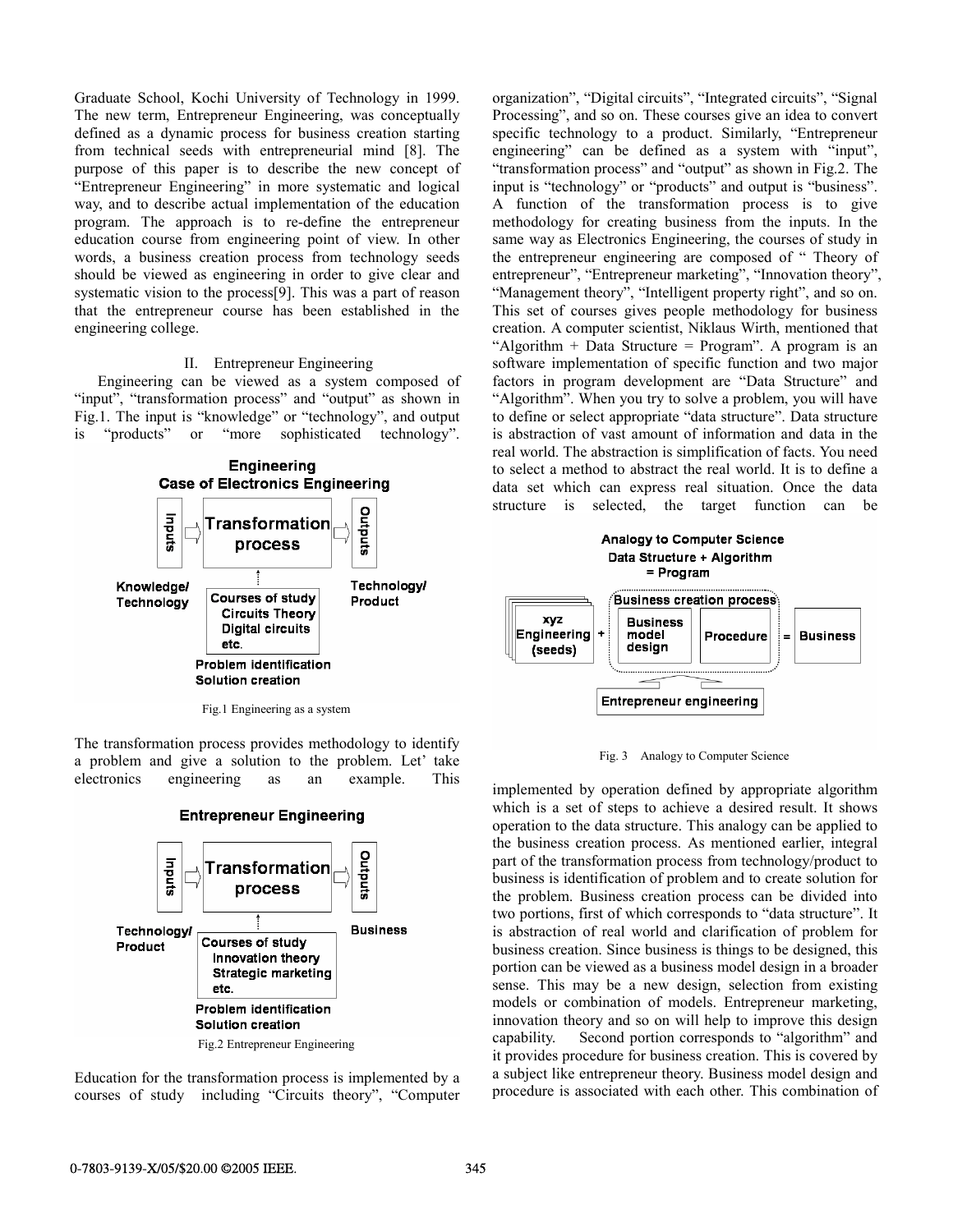business model design and procedure makes another "algorithm" in upper level of hierarchy. Since source of seeds



Fig. 4 Functional position of Entrepreneur engineering

comes from variety of engineering, here we can say that

"xyz-engineering + entrepreneur engineering makes business". Relation of entrepreneur engineering to other engineerings is just like weft and warp thread relation in a textile. Electronics engineering, chemical engineering, machine engineering are warps running in vertical direction, while entrepreneur engineering runs horizontally crossing warps as a weft thread.

Entrepreneur engineering is not an engineering course arranged in parallel to other engineering courses in the faculty of engineering, rather it is a course common to other engineering. Overlapping area of an engineering course and entrepreneur engineering course in Fig.4 can be treated as a seed of business creation process for commercialization.

Positioning of entrepreneur engineering is shown in Fig. 5 as a three dimensional view. Here are three horizontal plains shown. The top is business plain and next to the top shows product plain. The bottom is knowledge plain or technology plain, two axes of which are technology and area



Fig. 5 Model of Entrepreneur engineering

of the technology. Technology axis goes from fundamental to more application oriented to the right. Leftmost side in the technology plain shows science area composing of variety of science area like physics, chemical and so on. Engineering region expands from science area to the right. Now we can add another dimension, that is to say "value from the point of customers". Bottom of the vertical axis is knowledge level and it goes to IP level, product level and eventually to the business level. Engineering starts from science area and moves to the right. It is covered from fundamentals to product level by engineering, in other words, engineering education provides methodology to transform scientific knowledge up to product level. Entrepreneur engineering can be expressed by a box standing at application area at engineering. It moves in

the vertical direction in Fig.5 and it shares a cube, which is sandwiched by product plan and knowledge plane, with engineering. Movement to vertical direction is cultivated by entrepreneur engineering education.

Process to create business from technology seeds can be expressed by four steps as shown in Fig.6.

The starter is identification of market needs which may be latent but sometimes it is clear. The second step is value creation followed by business development. The last step is management. Entrepreneur engineering covers all these four steps. Entrepreneur engineering is a bundle of courses of study which provides methodology to go through these steps. For examples, "Entrepreneur marketing" covers steps from market needs to value creation. Innovation theory covers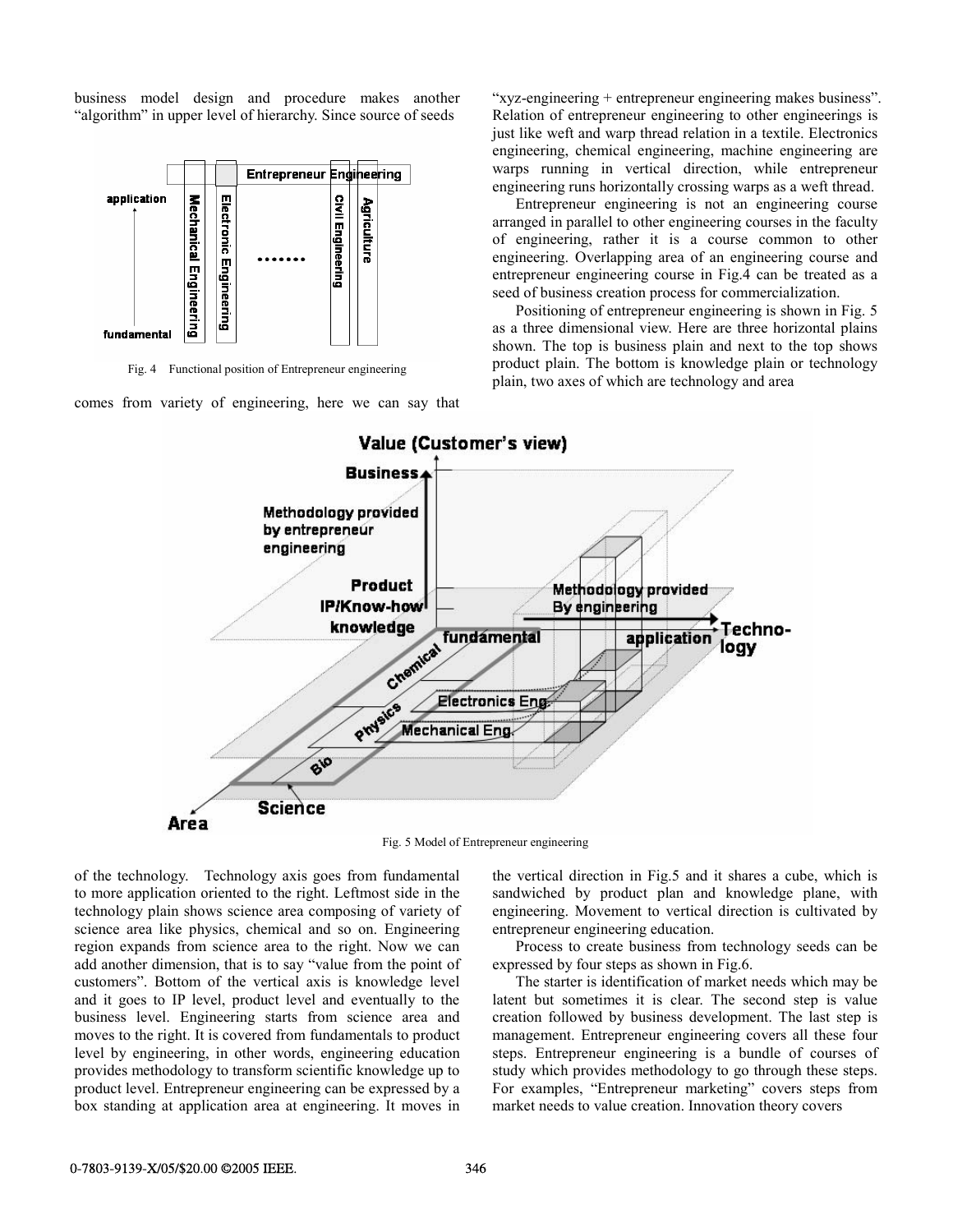market needs to business development, and Theory of entrepreneur covers value creation through business development. Topics covered by entrepreneur engineering is rather dynamic process as opposed to one covered by typical management.



Fig. 6 Entrepreneur engineering curriculum structure

### III. Implementation of education program

The Entrepreneur Engineering Course was established in 1999 at Kochi University of Technology as a graduated school. This was the first implementation of this kind of course in an engineering college in Japan.

#### *A. Curriculum*

The curriculum has a three layer structure considering future flexible expansion. The bottom is fundamentals like

"Financing and Accounting", "Introduction to Economics" , the middle layer is the core subjects composing of "Innovation theory", "Theory of Entrepreneur Engineering", "Advanced Management" "Entrepreneur Marketing" "Business Plan", and so on. The top layer is relatively application oriented and it includes "International Business Collaboration", "Business Management in Practice" etc. Typically, lecture is a combination of general theory and actual cases. This was a pioneer graduated school program in Japan. Primary objective of this course was to provide management and entrepreneurship education for industry engineers. Since almost all the students have jobs, the class is open during weekends. The course is so called a condensed course and one course of study consists of 4 days lecture each of which is 6 hours long. So, in order to complete one course, it is required to attend the class on Saturday and Sunday in the first week, and on Saturday and Sunday in the third week, skipping one week in between.

#### *B. Interactive TV conference system*

Potential students reside all over Japan because of nation-wide requirement for this kind of engineering education. Initially, three classrooms were prepared. Main classroom is located in Kochi and two satellite classrooms are located in Tokyo and Osaka. These class rooms are connected through high speed optical communication networks implementing real-time, multi-location, bidirectional TV conference system for the course operation. The bandwidth of the network is 384Kbps and it shows pretty high level of image and sound quality for the interactive lecture/discussion.



Fig. 7 Real time, bidirectional TV conference system

The system composed of microphones, document projection system, video camera, monitor and console for overall control. Communication capability among a lecturer and students is very important issue if we use a remote lecture system. It has been realized by adopting two big, high-resolution plasma display systems to each class room.

Students in any classroom can interrupt a lecture by simply turning on their microphone switch to initiate